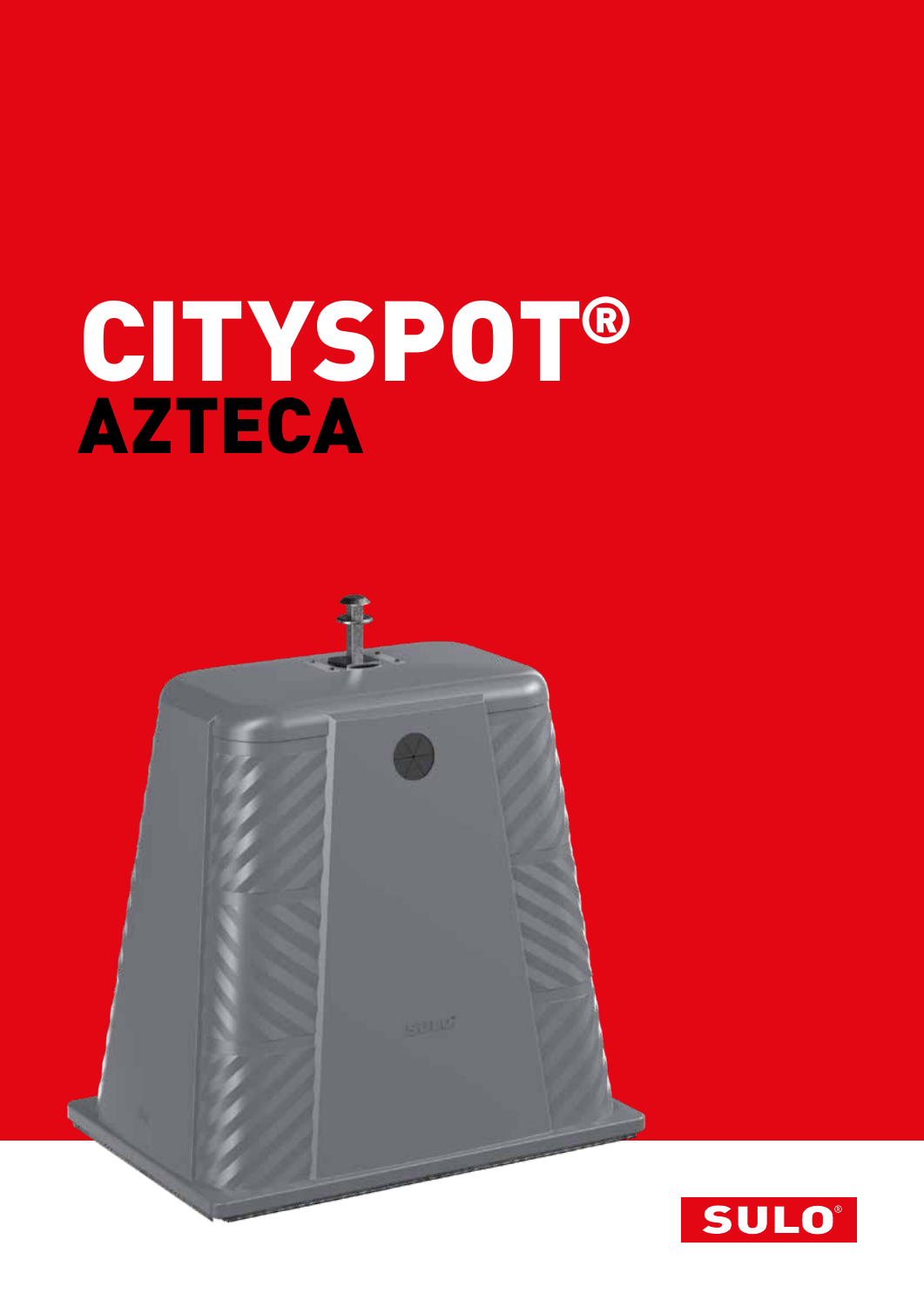#### STACKABLE, MODERN DESIGN

# Azteca



### DISABILITY ACCESS LEVEL MEASUREMENT VERTICAL  $\left( \begin{array}{c} 1 & 100 % \text{MADE OF} \ \text{RECYCLED LLDPE} \end{array} \right)$

- Attractive functional design, inspired by ancient cultures
- The upwardly tapering body with easily accessible inserts enable an optimized filling level
- Made of roto-moulded LDPE
- **Increased weather and UV-resistance,** shock and break-proof
- **The harmonious sequence of reliefs and smooth** surfaces guarantees effective protection against graffiti and bill-posting.
- **The geometry makes a special contribution to the** reduction of the carbon footprint.
- Up to 9 banks can be stacked together.





#### TECHNICAL SPECIFICATIONS

#### **This cosmopolitan bank can easily be stacked and transported to the most remote places in the world.**

| Dimensions $\sim$ [mm] <sup>*</sup> |      | Volumes*                                  |      |
|-------------------------------------|------|-------------------------------------------|------|
| A Width                             | 1940 | Useful Volumes ~ $[m^3]$ 2,75             |      |
| <b>B</b> Height                     | 1880 | Unloaded weight (kg)                      | 130  |
| C Depth                             | 1310 | Maximum weight (kg)                       | 1200 |
| D Height from the ground            | 1530 | Space requirements (m <sup>2</sup> ) 2,54 |      |
| E Height for reduced mobility 900   |      |                                           |      |



#### Azteca 3  $m<sup>3</sup>$

#### SLOT SYSTEMS

#### LIFTING DEVICES







Double Hook

**Paper**

Kinshofer

**Big Producer Flap**, **Extended Sorting Instructions (no lock)**

#### COLOURS\*\*

Single Hook

PERSONALISATION



On demand (example)

Pearl Grey Pantone Grey 6 C

Flint Grey Pantone Q710-3-2





Chocolate Brow RAL 8019

Navy Blue Pantone 296 C

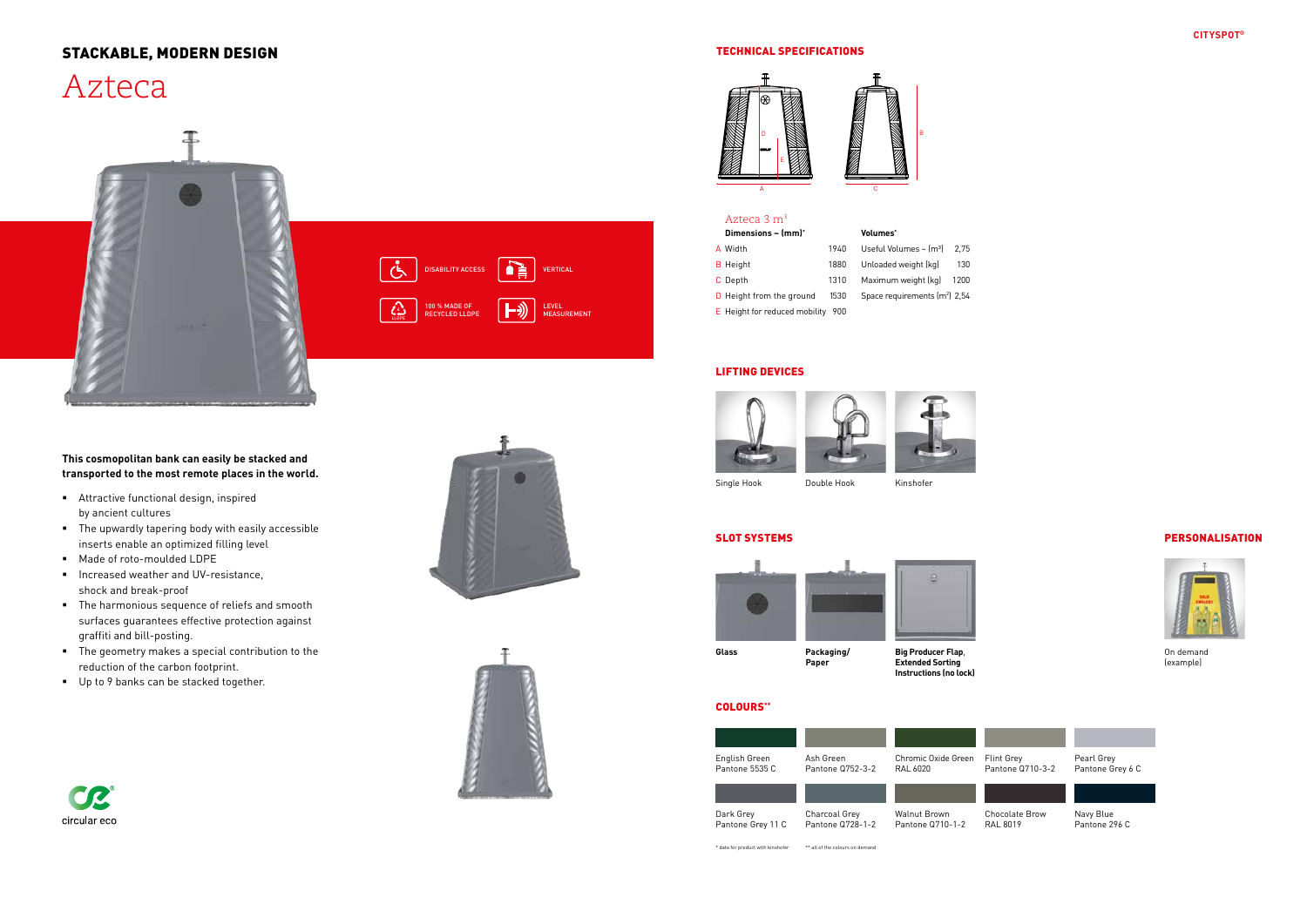

| <b>SERVICE</b>                       |                                                                     |
|--------------------------------------|---------------------------------------------------------------------|
| Pay as you throw billing             | $\overline{\phantom{a}}$                                            |
| <b>Access control</b>                | -                                                                   |
| Level measurement                    |                                                                     |
| <b>FRACTIONS</b>                     |                                                                     |
| <b>Regular waste</b>                 |                                                                     |
| Paper                                | 600 x150 mm with rubber flap                                        |
| Packaging                            | 600 x 150 mm with rubber flap                                       |
| Cardboard                            |                                                                     |
| Glass                                | EPDM flap - Ø200 mm port                                            |
| <b>Extended sorting instructions</b> | ۰.                                                                  |
| <b>Big user flap</b>                 | Internal dimensions: 426 x 355 mm External dimensions: 476 x 430 mm |

**STANDARDS**

NF EN 13071

## Cityspot® TECHNICAL INFORMATION

#### AZTECA

|                                                                          | 3 m <sup>3</sup>                                                                                    |  |  |
|--------------------------------------------------------------------------|-----------------------------------------------------------------------------------------------------|--|--|
| <b>TECHNICAL SPECIFICATIONS</b>                                          |                                                                                                     |  |  |
| <b>Dimensions</b>                                                        | Depth: 1310 mm,<br>Width: 1940 mm,<br>Height: 2170 mm                                               |  |  |
| <b>Height of holes</b><br>from the ground                                | $±1530$ mm                                                                                          |  |  |
| <b>Height of the openings</b><br>for reduced mobility from<br>the ground | 900 mm                                                                                              |  |  |
| <b>Useful volumes</b>                                                    | $2,75 \text{ m}^3$                                                                                  |  |  |
| <b>Unloaded weigth</b>                                                   | 130 kg                                                                                              |  |  |
| Maximum weigth                                                           | 1200 kg                                                                                             |  |  |
| <b>Lifting device</b>                                                    | Double Hook, Kinshofer                                                                              |  |  |
| <b>Flap Opening Volume</b>                                               |                                                                                                     |  |  |
| <b>INSTALLATION</b>                                                      |                                                                                                     |  |  |
| <b>Space requirements</b>                                                | $2.54 \text{ m}^2$                                                                                  |  |  |
| <b>Transport</b>                                                         | 10 per truck in mounted version and 54 in ckd version SEAVAN 40 HC<br>/ in ckd version 81 per truck |  |  |
| HANDLING, COMFORT AND FLEXIBILITY                                        |                                                                                                     |  |  |
| <b>Compactor</b>                                                         |                                                                                                     |  |  |
| <b>Reduce mobility</b>                                                   | ٠                                                                                                   |  |  |
| Foot pedal                                                               |                                                                                                     |  |  |
| Sound-proofing                                                           | Optional: 20 mm thick closed cell PE foam attached to the flaps                                     |  |  |
| <b>EMPTYING</b>                                                          |                                                                                                     |  |  |
| <b>Number of operators</b>                                               | ۰                                                                                                   |  |  |
| <b>Duration of emptying</b>                                              | $1-2$ min                                                                                           |  |  |
| Cost of emptying                                                         | €                                                                                                   |  |  |
| <b>Emptying system according prehension grip</b>                         | Double flap, vertical                                                                               |  |  |